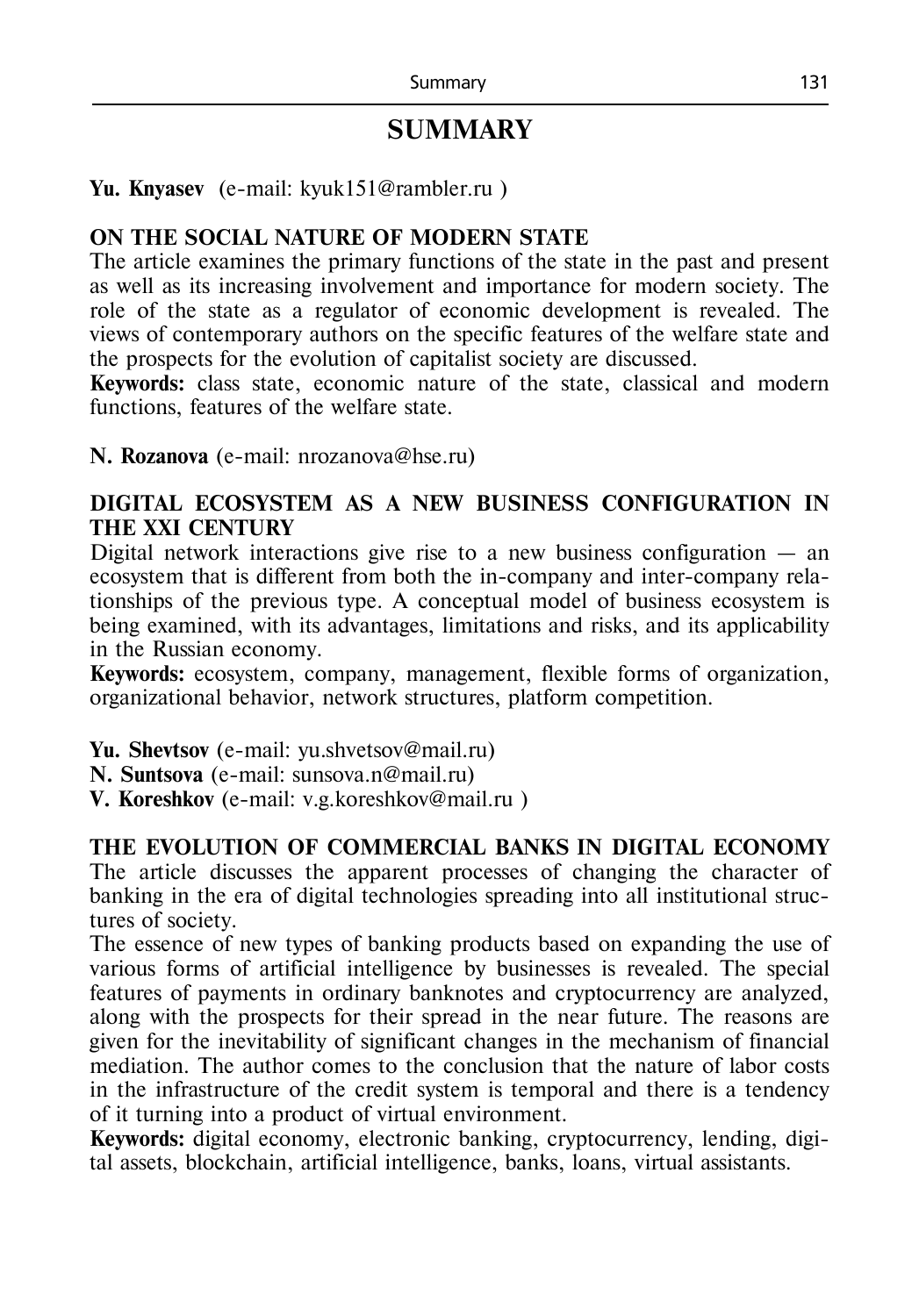**V. Ivanova** (e-mail: vn ivanova@mail.ru)

### **А MATHEMATICAL MODEL OF ESTIMATION OF SUSTAINABILITY AND DYNAMICS OF INNOVATIVE ACTIVITY**

The article is devoted to the issues of modeling the processes of selfdevelopment in the implementation of innovative projects based on social and economic connectedness and feedback. In order to develop strategies for inclusive development and minimize risks when launching innovative projects, a mathematical model has been developed in the form of a system of two differential inhomogeneous first-order equations describing the dynamics of innovative development. The model makes it possible to identify sustainability criteria for the launch of innovative activities depending on the intensity of social and economic feedback, and also shows that the magnitude of positive or negative feedback (or the lack of it) has no direct influence on the quantitative characteristic of sustainability of such development.

**Keywords:** mathematical model, innovative activity, inclusive development, sustainability criteria, direct and inverse relations, social and economic ties, initial conditions, development dynamics, social relations, heterogeneous differential equations, Runge-Kutta method, velocity diagram.

**A. Koshanov** (e-mail: ieconomkz@gmail.com)

### **URBANIZATION AND THE PROBLEMS OF TERRITORIAL DEVELOPMENT**

The article deals with the problem of the state regulation of the emerging urbanization areas with megacities playing the key role in the optimization of regional economies' territorial organization.

The appropriate territorial planning and strategic management of integrally functioning urban agglomerations and rural territories, ultimately, should ensure consistent urbanization and effective territorial organization of the republic's economy and provide an advantageous geopolitical position and security for the country.

**Keywords:** state administration of new urbanization areas; the decisive role of megacities in optimizing the territorial organization of the economy; the role of territorial planning and forecasting in the organization of urban agglomerations and rural areas; the strong geopolitical position and security of the country.

**R. Malikov** (e-mail: [MalikovRI@rambler.ru\)](mailto:MalikovRI@rambler.ru)

**C. Grishin** (e-mail: grishin2472@yandex.ru)

### **TOWARDS THE MODERNIZATION OF EDUCATIONAL COMPONENTS OF REGIONAL ENTREPRENEURIAL ECOSYSTEMS**

A methodological approach to determining the parameters and structure of a regional business ecosystem has been developed. The need for the development of an entrepreneurial education system is shown. A model for the im